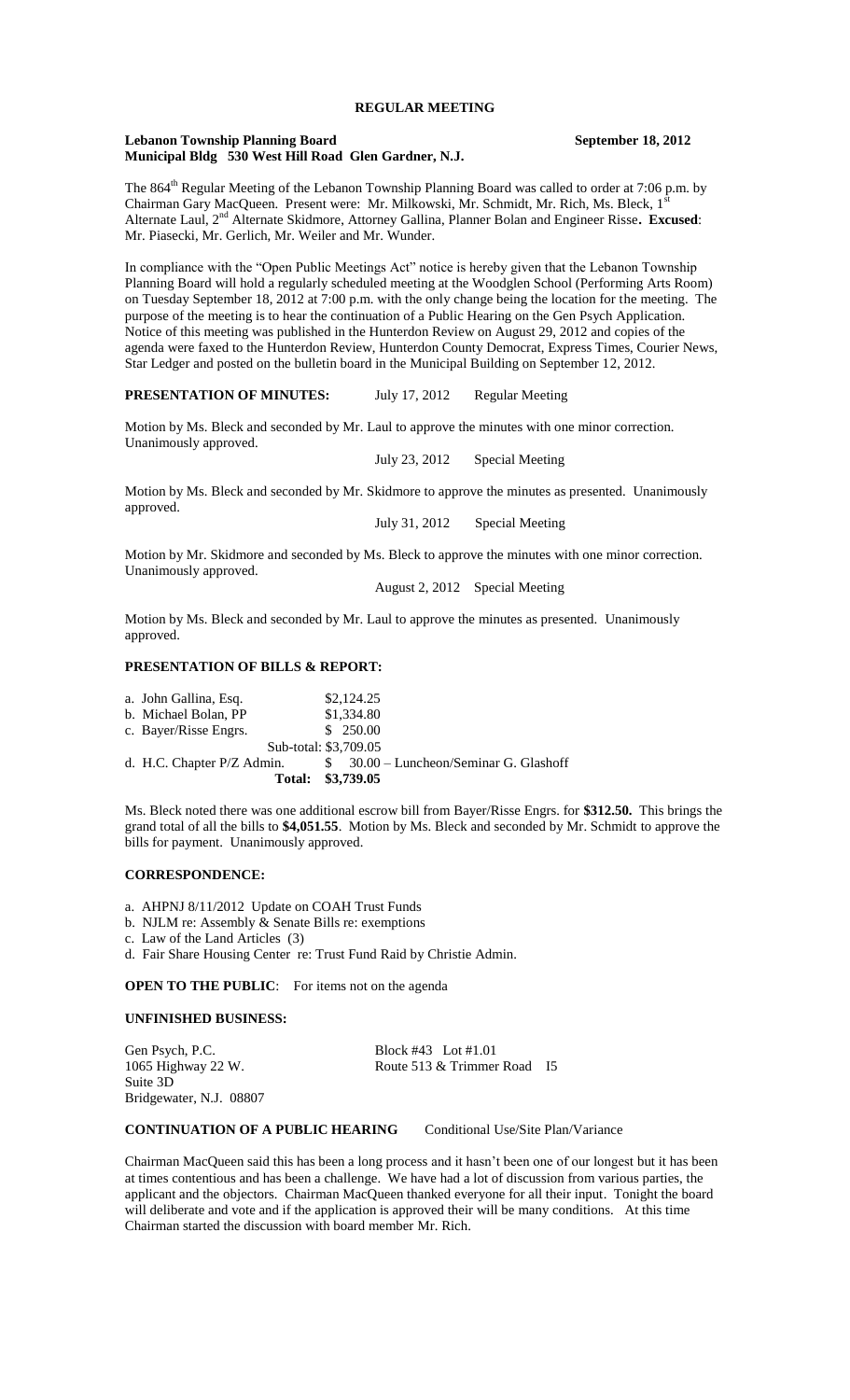### **Lebanon Township Planning Board September 18, 2012 Page 2**

Mr. Rich asked Attorney Gallina for his advice on whether the board has jurisdiction with this application. Attorney Gallina said there has been a lot of discussion on whether or not the Planning Board has jurisdiction to hear this application. Attorney Gallina referred to Cox stating even though the Planning Board has not been granted the authority under the statute to interpret the provisions of the Land Use Ordinances, it is under the inherit position of the Planning Board to determine the meaning of an ordinance in connection with a pending application. Attorney Gallina said the board has had discussions over the meaning of institutional uses, hospital uses and residential substance abuse treatment centers. The board has been presented with the definitions from the North American Industry Classification Codes. Also the board has been given the case on Scurvo vs the Board of Adjustment of the City off Orange. Attorney Gallina said with this case it was determined that residential substance abuse facilities do classify as a hospital and institutional use. This case is from 1972. Mr. Rich asked if the board can proceed with this application. Attorney Gallina said the board has all the information from all the items that have been marked into evidence with examples of all the definitions and several case law decisions which have all be submitted through the course of all the hearings. Attorney Gallina the board has made the decision that this application belongs before the Planning Board. The board held an informal review, and then there was evidence before the board at these hearings on whether or not this fits the definition of an institutional use. Mr. Rich asked Planner Bolan if he had anything else to add to the comments made by Attorney Gallina. Planner Bolan concurred with everything that Attorney Gallina said. Mr. Rich said based on Attorney Gallinas' advice this board should proceed with the deliberations and if it goes to court and it is determined that another board has jurisdiction, so be it. Mr. Rich said the board has a responsibility to make a decision on this application. This has been an emotional hearing and both sides have put forth very good cases. Mr. Rich said there were 3 things he would like to mention: 1. he has heard no hard evidence or statistics that people in treatment are more dangerous, 2. this facility would be a good service for the community and sociality in general, and finally the Industrial zone is a good place to have this facility. If we incorporate a number of conditions, Mr. Rich said he would probably be in favor of voting to approve this application.

Mr. Schmidt said he agrees with Mr. Rich and said he has more to add. He has driven out to the site 3 times, driven on Trimmer Road, Maple Lane, Vernoy Road and has found one neighbor with a significant visual impact with this facility. This area is zoned Industrial and I have worked in the blue collar industrial for 20 years of my life. Mr. Schmidt said if you want to put a true industrial business there with tractor trailers coming in and out, fork trucks banding around and all kinds of smells, dust etc. With a residential care facility it would be a low impact on the area. There are industrial uses around it and it is not on a major highway. Mr. Schmidt he has known friends, co-workers who have had serious problems with drugs and alcohol and had to hit rock bottom before going into a facility like Gen Psych to get help. Mr. Schmidt said when he became a member of the board he wanted to do what was best for all the people in Lebanon Township, but this application goes further than that and we need to do what is best for our fellow man. These people are not human trash; they are all decent people and are not thieves, killers or rapists. They deserve a second chance. If they want to put a facility like this in Lebanon Township, Mr. Schmidt said he does not have a problem with it. The Governor is shutting down facilities and wants them to go privately owned. Mr. Schmidt said we have heard from residents that have had problems and had to go to facilities that were far from home, now we can help people from other communities. Mr. Schmidt said he likes the list of conditions for Gen Psych and noted that some of these conditions have come from comments and input from the public during the hearings. Mr. Schmidt said that the board has addressed a lot of the concerns with a lot of not in my back yard kind of mentally. This has to go in someone's back yard because it is needed. Mr. Schmidt said this is inherently beneficial for mankind for those who want to be helped. This is not a prison or a welfare hotel, Dr. Odunlami and his staff are here to help people and in conclusion said he will vote in favor of this application.

Mr. Laul said this is his first year on the board and he has taken this with a lot of thought. Mr. Laul said regardless of which way the vote goes the board is going to be sued. Mr. Laul said he sees this as a conditional use, a hospital/institutional use. He has driven down Maple Lane, by this area and feels that when it is done it will be a beautiful place. With all the people that have complained about this site they probably won't see much of it once all the trees are planted. Everyone has seen this corner and the building for over 30 years. Mr. Laul said with everything that is going to be done to the building and to the property it will make it benign to the community and with all the conditions is a great way of doing it and the beautification that will be done to the building. There will be 13 residents and staff at night. Moving the driveway out of the floodway, putting evergreens along the property line where it adjoins the neighbor's property to reduce visual impact. Mr. Laul said as a condition he would like something regarding maintaining the trees for a 1 year. Also the AC needs to be addressed for where it will be located since this is a 24/7 facility and for any noise issues. Attorney Gallina said that the applicant will have to comply with DEP regulations for any noise. Mr. Laul said the applicant's architect is terrible. There was a conflict between what the Doctor said, the Planner said and their Architect said. Mr. Laul went through all the items regarding the interior and the outside loading area.

Mr. Milkowski said he agrees with the points made by Mr. Rich and when the time comes he will vote on the facts. The board has a list of 20 conditions and if they are looked at and handled in a positive manner then there shouldn't be a problem. It doesn't matter if I want the facility there or not. The decision has to be based on the facts provided to the board and he will vote accordingly.

`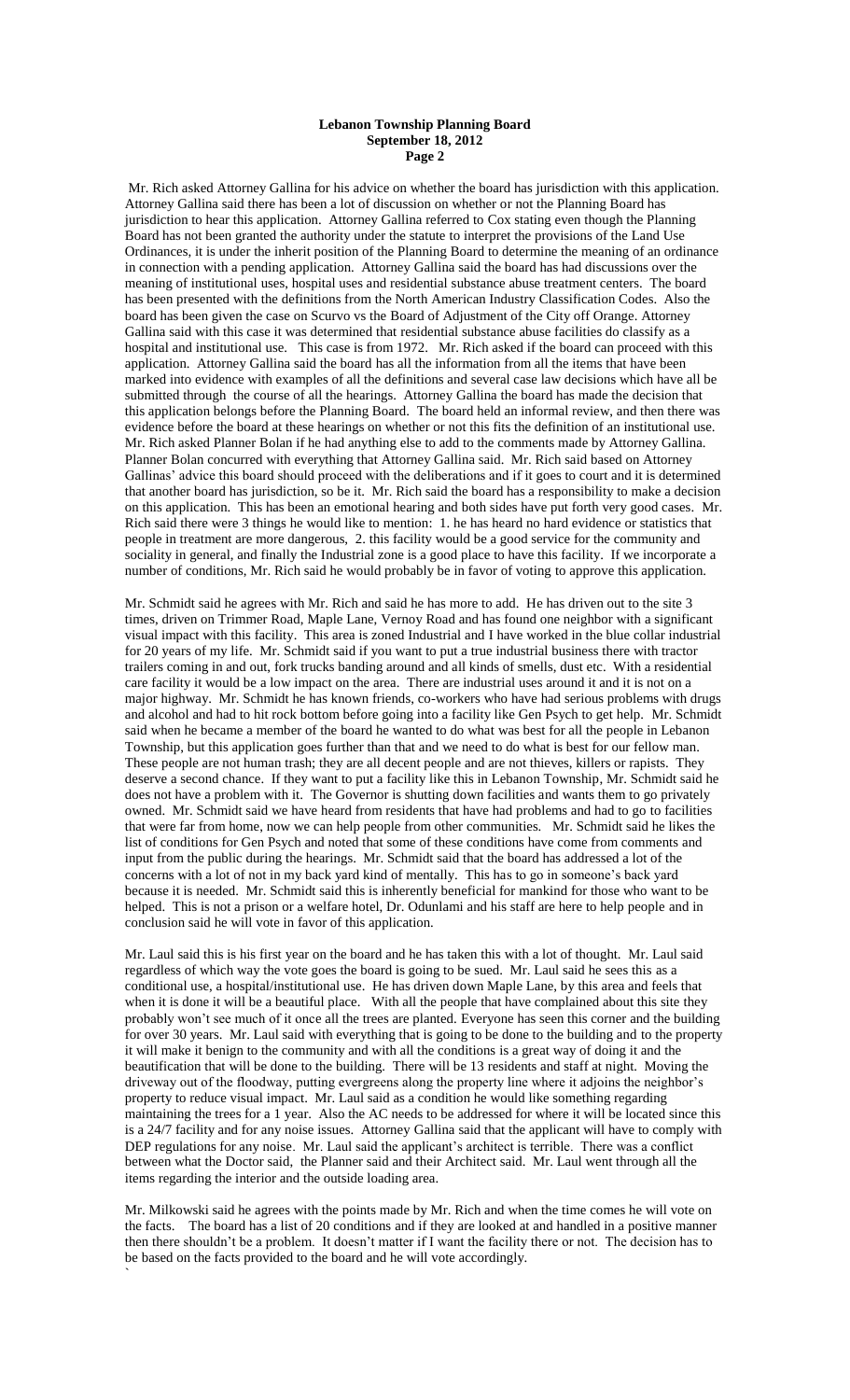## **Lebanon Township Planning Board September 18, 2012 Page 3**

Mr. Skidmore stated he was not a member of the Planning Board when the board discussed the issue of jurisdiction, but in their discussion they decided that they had jurisdiction. Mr. Skidmore said he has heard some good comments from the public and some he has found to be offensive. Mr. Skidmore said in reviewing all the facts he could not find anything to show him that this project should not go forward ande said he would vote in favor of the application. Mr. Skidmore said on a personal note, he worked 31 years in a job that brought him in contact with the people you fear. They are not bad people as a rule, they are people with a disease. These people are dying and they need to heal and he feels Gen Psych is a step in the right direction.

Ms. Bleck said she has been on the board for awhile and has always looked to the professionals for the definitions and have found our Engineer, Planner and Attorney to always be fair and she agreed with their definition of a conditional use. Ms. Bleck said her main concern is the water and well and that it will need to be tested and she would want that to be done right away to see if it will meet the capabilities and demands. Also wants to know what the results will be from the septic and soil testing along with the well. Attorney Gallina said that all this will need to be done and they will need to meet all the requirements per state regulations.

Chairman MacQueen said he believes this application belongs in front of the Planning Board. It is in the Industrial zone and said it is the best place for this facility. The property is large and consists of 15 acres. There is only one residence that is really close. The property owners have made the most comments to make this less intrusive and their comments have been very appreciated. Chairman MacQueen said there is a list of 20 conditions. Chairman MacQueen briefly went over the conditions at this time. During his comments he said that people need help in all walks of life. Chairman MacQueen said they will work on the conditions to make it as less intrusive for everyone and said he is in favor of the application.

Attorney Gallina said based on the comments by the board, they will approve the application subject to conditions. Chairman MacQueen said he also has a few of his own conditions to add. Chairman MacQueen said the board can now go over each condition. At the conclusion of the board's deliberations, motion by Mr. Rich and seconded by Mr. Schmidt to approve the application for Conditional Use/Site Plan and Variance with the following conditions:

- a. The conservation easement must be described by metes and bounds description. The conservation easement should be demarked through monuments at all corners and fencing erected along the perimeter of the conservation easement and subject to review and approval by the Board Attorney and Board Engineer.
- b. Applicant to comply with Board Engineer's letter of January 26, 2012.
- c. The driveway to be relocated per Exhibit A38. The driveway to be flared to a 28' width from the 50' industrial setback to the intersection of Trimmer Road. Twenty-five (25) foot radius returns should be provided at the intersection with Trimmer Road.
- d. The plans shall be revised to include a stop sign and stop bar at the intersection with Trimmer Road.
- e. The Site Plan will be revised to indicate that the mulched walkways to be modified to crushed stone.
- f. A table is to be add to the plan documenting impervious coverage breakdown by feature in square feet and to provide the total existing and new impervious surface areas in square ft.
- g. The plan is to be revised to graphically delineate the limit of disturbance for all disturbances including those associated with the landscape plan.
- h. An area reserved for future banked parking of 6 spaces is to be delineated on the Site Plan off the end of the loading area on the plan with notation that this area is to be constructed with grassed pavers at such time that additional parking is needed. Details of the grass paver construction should be added to the plan.
- i. Air conditioning units are to be relocated from the eastern  $\&$  southern sides of the building to the western side of the building.
- j. Air conditioning units and emergency generator are not to exceed the state noise standard at the property line and to be shown on the Site Plan.
- k. Enhanced buffering will be planted towards the residence to the south of the site (Block 43 Lot 1.01currently owned by Francis Stasick) utilizing 8' to 10' evergreen trees. The enhanced buffering should be shown on the Site Plan and will be reviewed and approved by the Board Planner. The landscape buffer shall be maintained while the use continues on the site with any dead trees being replaced. The Applicant shall communicate with the owner of the lot to the south to determine if the owner will permit the Applicant to install landscape buffering on their property. If the property owner agrees any landscaping installed on their property, the owner will be responsible for any maintenance or replanting. Their will be a total of 4-6 trees on each site as a buffer if the property owner agrees.
- l No curbing shall be required along the edge of the pavement.
- m.Regarding lighting on the site, their will be no lighting along the driveway. All lighting is to be turned off by 10:00 p.m. with the exception of the security lighting which may remain on during the night. The lighted signs on Route 513 and Trimmer Road and the lights in the parking area may be turned on after 10:00 p.m. as needed and will be placed on a 15 minute timer if turned on after 10:00 p.m.
- n. Provide lighting shields to eliminate offsite light trespass.
- o. Night time lighting test required prior to the issuance of a C.O.